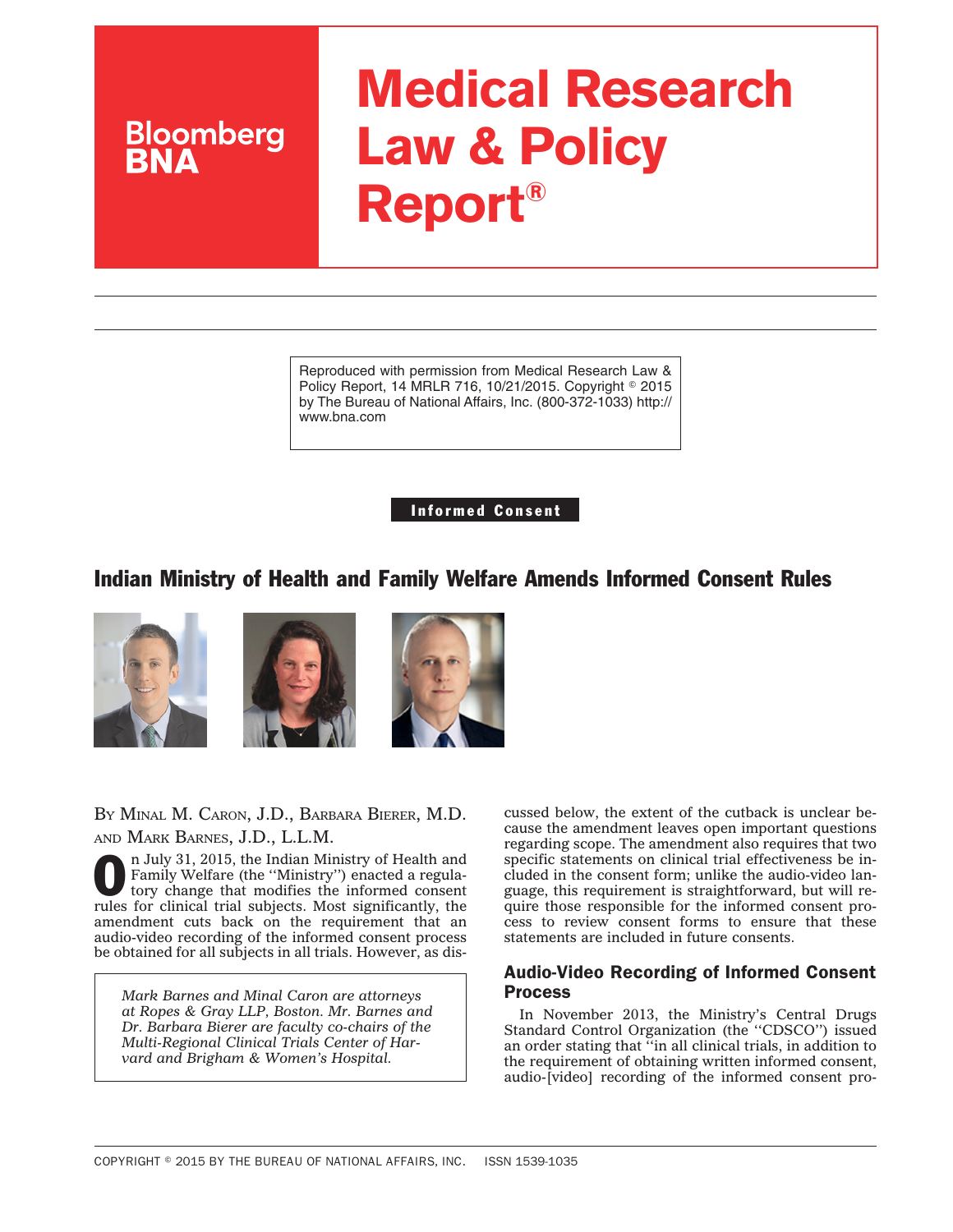cess of each trial subject . . . is required.''1 The order emphasized that the audio-video recording requirement was ''applicable to the new subjects to be enrolled in *all* clinical trials including Global Clinical Trials.''2 Upon issuing this broad mandate, India appears to have become the only country to mandate audio-video recording for all clinical trial subjects. By contrast, the U.S. Food and Drug Administration (''FDA'') *recommends* for illiterate English-speaking patients only—a ''video tape recording of the consent interview.''3

The July 31, 2015, regulatory change takes the form of an amendment to the informed consent requirements (preceded by a proposed amendment in 2013, which was subject to public comment) in Schedule Y of the Drugs and Cosmetics Rule, 1945. Before the change, Schedule Y only set out that ''a freely given, informed, written consent is required to be obtained.''4 The Ministry published the proposed amendment on June 7, 2013. The proposed amendment was consistent with the CD-SCO order that was issued later in the same year, stating that Schedule Y would be amended to include an audio-video recording requirement for all subjects: ''An audio – video recording of the informed consent process of individual subject, including the procedure of providing information to the subject and his understanding on such consent, shall be maintained by the investigator for record."<sup>5</sup>

The final amendment, enacted July 31, 2015 (the "Amendment"), cuts back on the universal nature of the audio-video recording requirement found in the draft amendment and CDSCO order.<sup>6</sup> Taking the form of a new subsection to Schedule Y, Section 4, the Amendment sets forth that an audio-video recording must be maintained by the investigator ''in case of vulnerable subjects in clinical trials of New Chemical Entity or New Molecular Entity.''7 For anti-HIV and antileprosy drug-related trials, only an audio recording must be maintained.<sup>8</sup>

This revision to the audio-video recording requirement is a welcome change. It unmistakably cuts back, to some extent, on the universal nature of the requirement in the draft amendment and the CDSCO order and it will therefore, to some extent, reduce the burden and cost of obtaining consent in India. However, the magnitude of this cutback is not clear. Significantly, the Amendment does not explain which patients will be considered ''vulnerable'' and therefore trigger the audio-video recording requirement. There is some guidance in the existing language of Schedule Y, which

mentions ''vulnerable subjects'' in the section on ''Responsibilities of the Ethics Committee''—which is located just after the section on ''Informed Consent'' and provides this illustrative list of such subjects:

e.g., members of a group with hierarchical structure (e.g. prisoners, armed forces personnel, staff and students of medical, nursing and pharmacy academic institutions), patients with incurable diseases, u[n]employed or impoverished persons, patients in emergency situation[s], ethnic minority groups, homeless persons, nomads, refugees, minors or others incapable of personally given consent.<sup>9</sup>

Nonetheless, until the Ministry provides clarification, there will be uncertainty surrounding who is a ''vulnerable'' subject under the new provision in Schedule Y, and such uncertainty is likely to force investigators to proceed with universal recording until guidance is offered.

Additionally, on its face, the rule applies only to certain investigational products. The audio-video recording requirement is for ''vulnerable subjects in clinical trials of *New Chemical Entity* or *New Molecular Entity*.'' As the draft version of the amendment did not include the ''New Chemical Entity'' and ''New Molecular Entity'' qualifiers, this contrast between the draft and final rules suggests that the appearance of these qualifying terms in the final rule is not a drafting error, and that the recording requirement now applies only in the narrow range of trials of new chemical and molecular entities.

#### Additional Information in Informed Consent Form

The Amendment also adds two statements to the ''checklist of essential elements to be included in the study subject's informed consent document'' in Schedule Y to the Drugs and Cosmetics Rules, 1945, at Appendix V. The statements are as follows:

- 14. Statement that there is a possibility of failure of investigational product to provide intended therapeutic effect.
- 15. Statement that in the case of placebo controlled trial, the placebo administered to the subjects shall not have any therapeutic effect.<sup>10</sup>

Those responsible for drafting informed consent forms should carefully review whether this language exists (either in form or in substance) in the existing informed consent documentation for subjects in India, and incorporate statements 14 and 15 where they are not already part of the informed consent form. The amended language does not appear to be retroactive, and therefore there should be no need to revisit forms that have been executed.

#### Conclusion

In short, while the Amendment appears to reduce the scope of the audio-video recording requirement for clinical trials in India, the full impact of this new language remains to be seen. Most importantly, the Ministry will need to provide additional clarity about who is a ''vulnerable subject'' before those involved in administering the informed consent process can view the

<sup>1</sup> CDSCO, F. No. GCT/20/SC/Clin./2013 DCG1 at 1 (Nov. 19, 2013), *available at* [http://www.cdsco.nic.in/writereaddata/](http://www.cdsco.nic.in/writereaddata/Office%20Order%20dated%2019.11.2013.pdf) [Office%20Order%20dated%2019.11.2013.pdf.](http://www.cdsco.nic.in/writereaddata/Office%20Order%20dated%2019.11.2013.pdf) The CDSCO order uses the term ''audio-visual recording,'' whereas the proposed and final amendment use the term ''audio-video.'' There does not appear to be a meaningful distinction, and therefore for consistency we use the latter formation in all instances

<sup>&</sup>lt;sup>2</sup> *Id.* (emphasis added). 3 FDA, *A Guide to Informed Consent – Information Sheet* (last updated June 25, 2014), *available at* [http://www.fda.gov/](http://www.fda.gov/RegulatoryInformation/Guidances/ucm126431.htm)

<sup>&</sup>lt;sup>4</sup> Drugs and Cosmetics Rules, 1945, Schedule Y ("Schedule Y"), § 2(4)(i).<br>
<sup>5</sup> Ministry Notification: G S R 364/E) (June 7, 2013)

<sup>&</sup>lt;sup>5</sup> Ministry, *Notification: G.S.R. 364(E)* (June 7, 2013).<br>
<sup>6</sup> Ministry, *Notification: G.S.R. 611(E)* (July 31, 2015).<br>
<sup>7</sup> *Id.* ¶ 2. 8 *Id.* 

 $9$  Schedule Y,  $§$  2(5)(i).

<sup>10</sup> Ministry, *Notification: G.S.R. 611(E)* at ¶ 2.